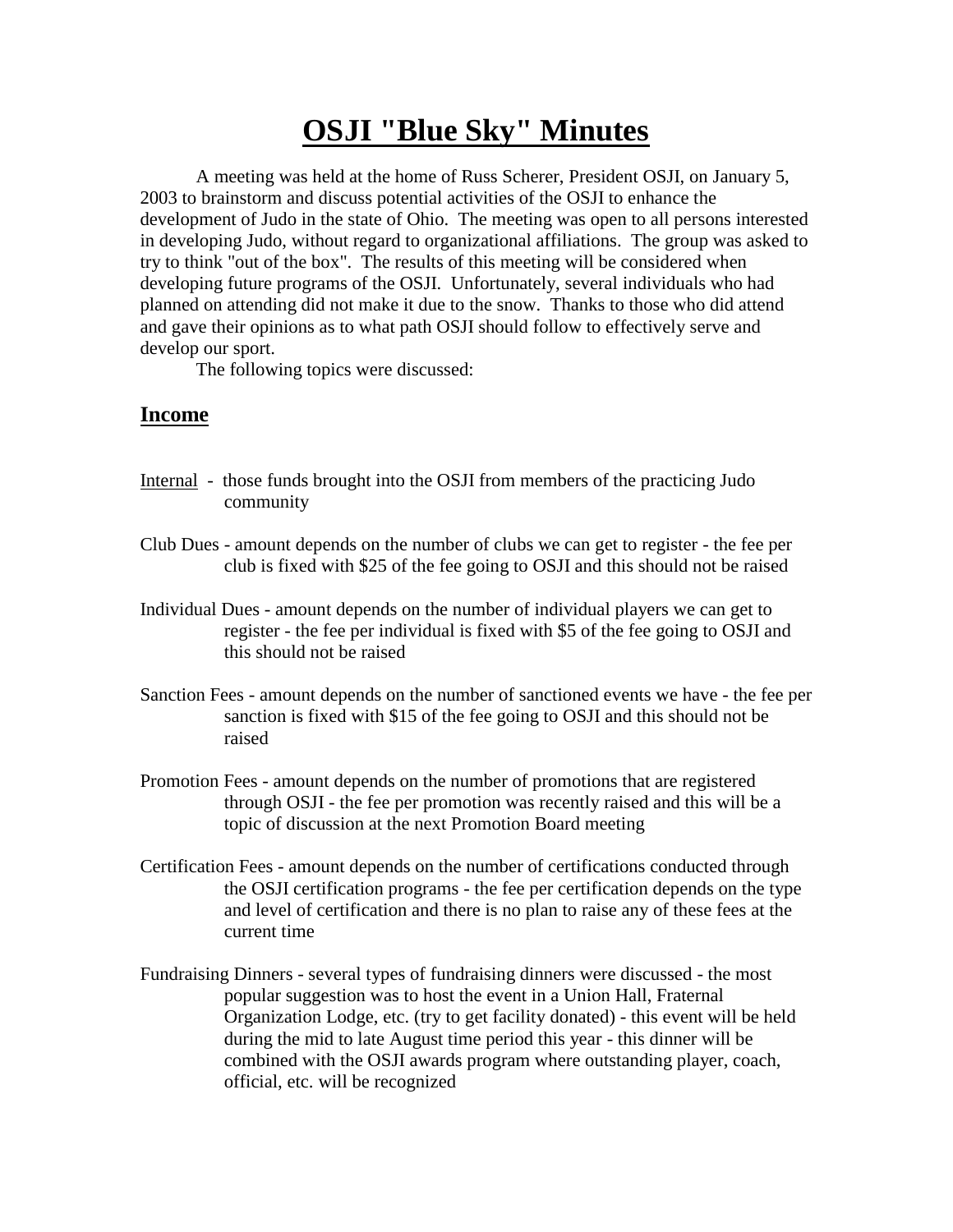- Clinic Fees The desire is to keep clinic fees reasonable and increase our income by increasing participation.
- Tournament Fees (excluding Spectators) The desire is to keep entry fees reasonable and increase income and opportunity by hosting a larger number of events, especially development tournaments for novice players
- OSJI Life Membership Fees (start program) There was limited interest in reviving this OSJI program. At a later time a committee may be formed to look into the benefits (for members and the organization) - This is low priority and only possibly a future project
- External these are activities where the source of income is primarily from outside the OSJI community
- Bowling, Golf, etc. Tournaments not a lot of interest currently not a priority but if anyone has a keen interest in helping to organize any such activity contact Russ Scherer
- Judo Tournaments (Spectator Fees) not expected to be a significant source of income currently
- Mat/Equipment Rentals this has been a significant source of income due to the dedication of Jim and Hannah Starcher - these funds are kept in a mat replacement fund and the fees are kept to a minimum to encourage the use of our mats which has upgraded the standard in the Midwest for tournament playing surfaces (which provides safer competition for our players)
- Merchandise Sales (OSJI & Judo Generic) this program will not be undertaken at this time
- Raffles, Candy Sales, Car Washes, etc. The idea of holding raffles at special events was supported with most interest in "50/50 raffles" and potentially "reverse raffles" - Activities such as Candy Sales, Car Washes, etc. were not considered favorably due to the difficulty of having the entire state support such activities - it was thought that such fundraisers should be left to individual clubs
- Giant "Garage Sale" (possibly with Judo Demos)[publicity effort] Again, the garage sale part should be left to individual clubs or done regionally - there was merit seen in having Judo demonstrations at places like the World Affair, county fairs, the Ohio State Fair, etc.
- Corporate Donations Corporate Physical Fitness Groups were discussed as potential contacts to develop relations with corporations. It was suggested that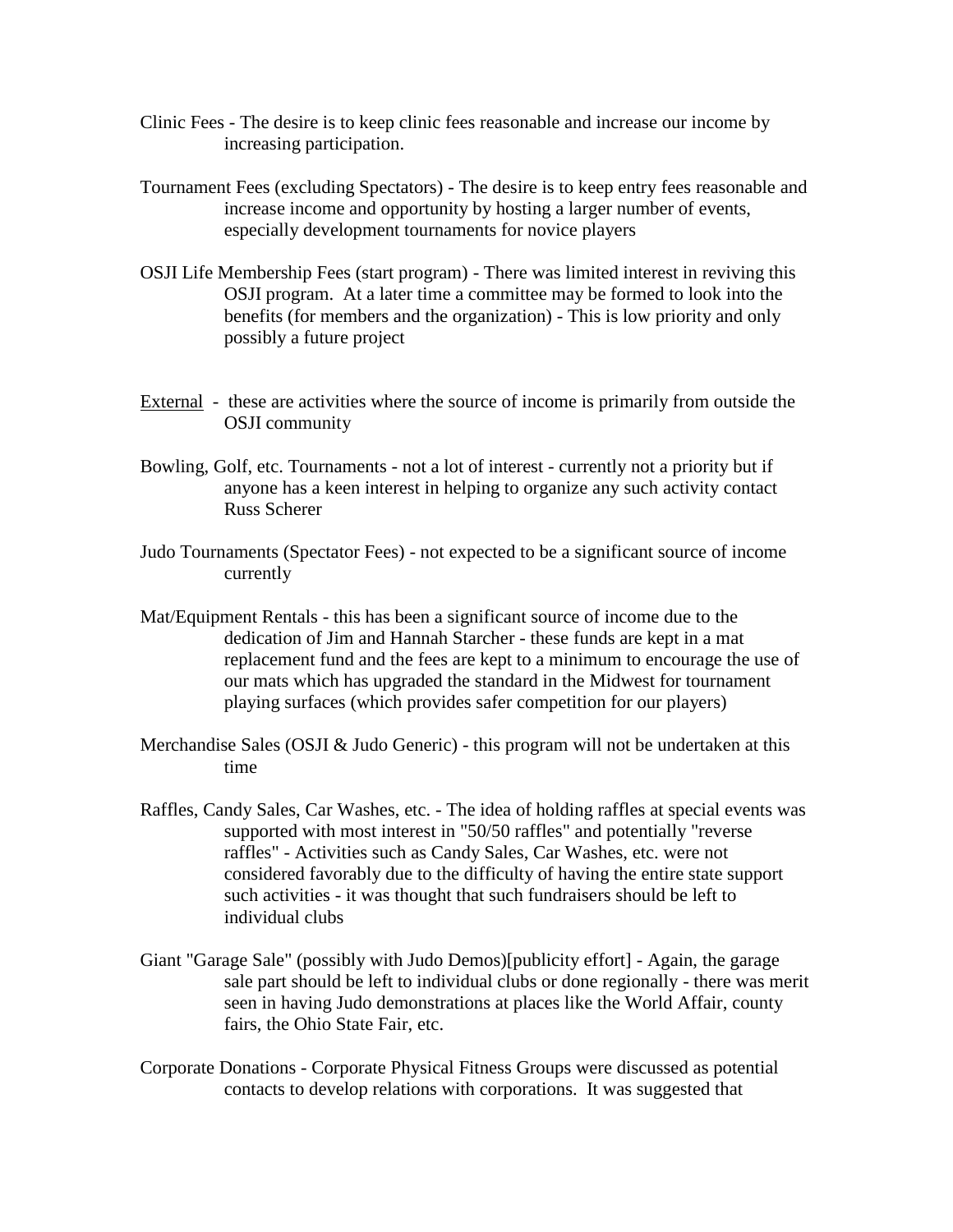requesting financial support for specific events/projects may met with greater success than asking for general donations.

Public Donations - Conversation centered on public grants and it was noted that some colleges offer support in grant writing. It was suggested that a seperate person should specialize in looking for grants. All activities in pursuit of donations (corporate and public) should be coordinated and tracked in the OSJI.

## **Expense/Programs**

No Funds Required - These are activities that require effort but little or no funds

- Develop Mission Statement and Goals of OSJI This will be a function of the Executive Committee and will give clarity of purpose.
- Develop 4 year plan for OSJI w/milestones Our 4 year plan will map a path to accomplish our goals, both short and long term. By establishing a timeline with specified milestones, the OSJI should be able to accomplish more and when events change our priorities, we can readjust our plans. People working on specific projects will be held accountable for the progress in that area and additional resources may be added by the Executive Committee or President.
- Detail and Appoint Committees Program Directors will be asked to look at their responsibilities and use subcommittees which will be formally appointed to help attain their goals
- Super Saturday Programs (generates funds) At least 2 , and possibly 3 Super Saturday programs will be held in 2003. They will include multiple clinics (competitors, promotion technique, kata, referee, timer/scorer and tournament administration) to provide a full judo day for all interests in the sport. They will be run by instructors in Ohio and will be open to surrounding states, as well as Ohio. In addition to providing a great opportunity to learn, they should generate some funds for OSJI programs.
- Internal Clinic Program (split profit w/elite OSJI athlete) This program will help both our "elite" athletes and all other participants. Clinics will be arranged by the OSJI that utilize elite Ohio players as clinicians, especially when they return from national or international training camps and tournaments. Funds (after expenses) will be split between the Athlete Clinician and the OSJI. The athlete will use these funds for further training and the OSJI will use these funds for additional development programs. This will provide an opportunity for the greatest number of athletes and coaches to be exposed to the latest top level techniques and training methods without the cost of major travel.
- Novice Development Tournaments/Divisions (Jr, Sr, Masters, Kata & Techniques) [pool elimination system, low fees, low cost awards, low facility costs, Referee & Table Officials Training] This coordinated training program will provide opportunity for our less experienced Judoka to compete with their peers of near equivalent skill and experience levels. It is anticipated that this will spur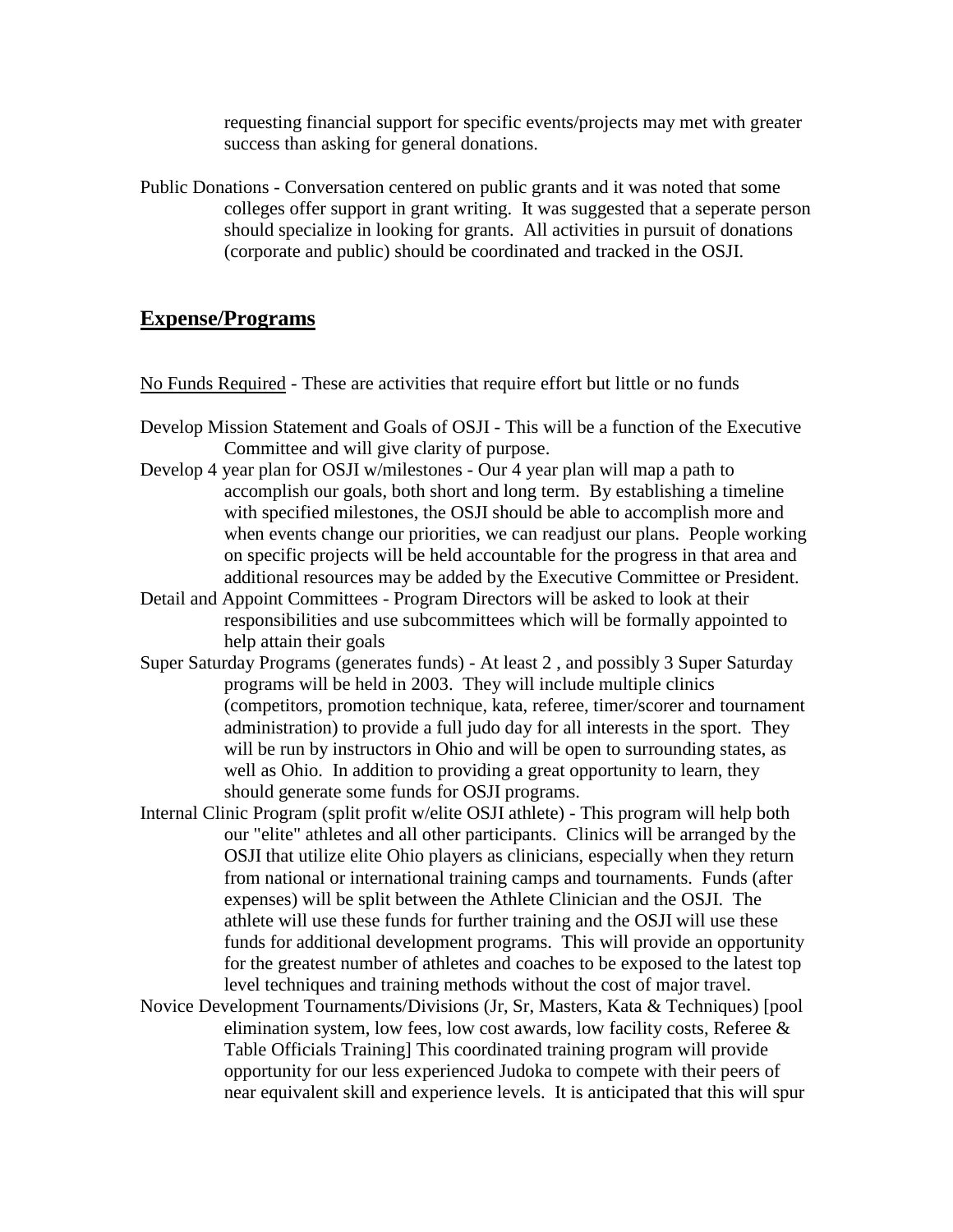growth of our sport in Ohio. We will look for low cost sites and try to keep costs down while trying to provide opportunity for success for a larger number of our players.

- Seasonal League Competition It was suggested that this program start with small "dual meets" and if successful build on that foundation. A committee will be established to set up districts and rules for a "dual meet" program. If you are interested, contact Mike Mooney (Director of Development) or Russ Scherer (President). There was a lot of interest in placing emphasis on local/sectional development programs.
- Develop a State High School Judo Program The potential importance of this activity was recognized but the group felt that it was something that should be addressed in the future
- Electronic Communication (Standard w/exceptions only sent by mail) In order to expedite communications, as well as save money, the group supported the concept that all communications should occur electronically (e-mail, website, etc.) whenever possible and regular mail only be used for those clubs which do not have access to e-mail.
- Investigate on-line OSJI Registration It was decided that this would not be pursued at this time.
- Investigate Credit Card Acceptance It was decided not to pursue this at this time.
- Club Visitation Program (OSJI to clubs)[recruitment & support] This topic received a lot of support. All clubs are highly encouraged to visit other clubs, especially in their area for joint workouts, etc. As mentioned earlier, there is a strong desire to develop cooperative working relationships and activities at a district level.
- Inter-club Workouts (Scheduled) Highly supported by the group in attendance. See comments above.
- State-wide Workouts (Scheduled) [Jr. & Sr.] Favored, especially as a follow-on to "district workouts"
- Document Current OSJI Programs and Procedures Considered important and we must get the word out.

Review, Update and Publish OSJI Constitution/Bylaws - see above comments Update OSJI Code of Operations - see above comments

Update and Publish OSJI Promotion Requirements and Procedures - see above comments Revise/implement Event Report Form - This will help administratively

- Review/update Standards for OSJI Championships Considered important
- Support Regional Activities (non-financial) We need to encourage support of activities sponsored individually or collectively by states surrounding Ohio. We need to support these activities and use them to round out our programs.
- Work with MCJC and other Midwest States to develop Collegiate Judo Conferences perhaps in the future
- Obtain and post OSJI/USA Judo Coach Certification Program on OSJI Web-site This should be done
- Obtain and post OSJI/USA Judo Instructor Certification Program on OSJI Web-site This should be done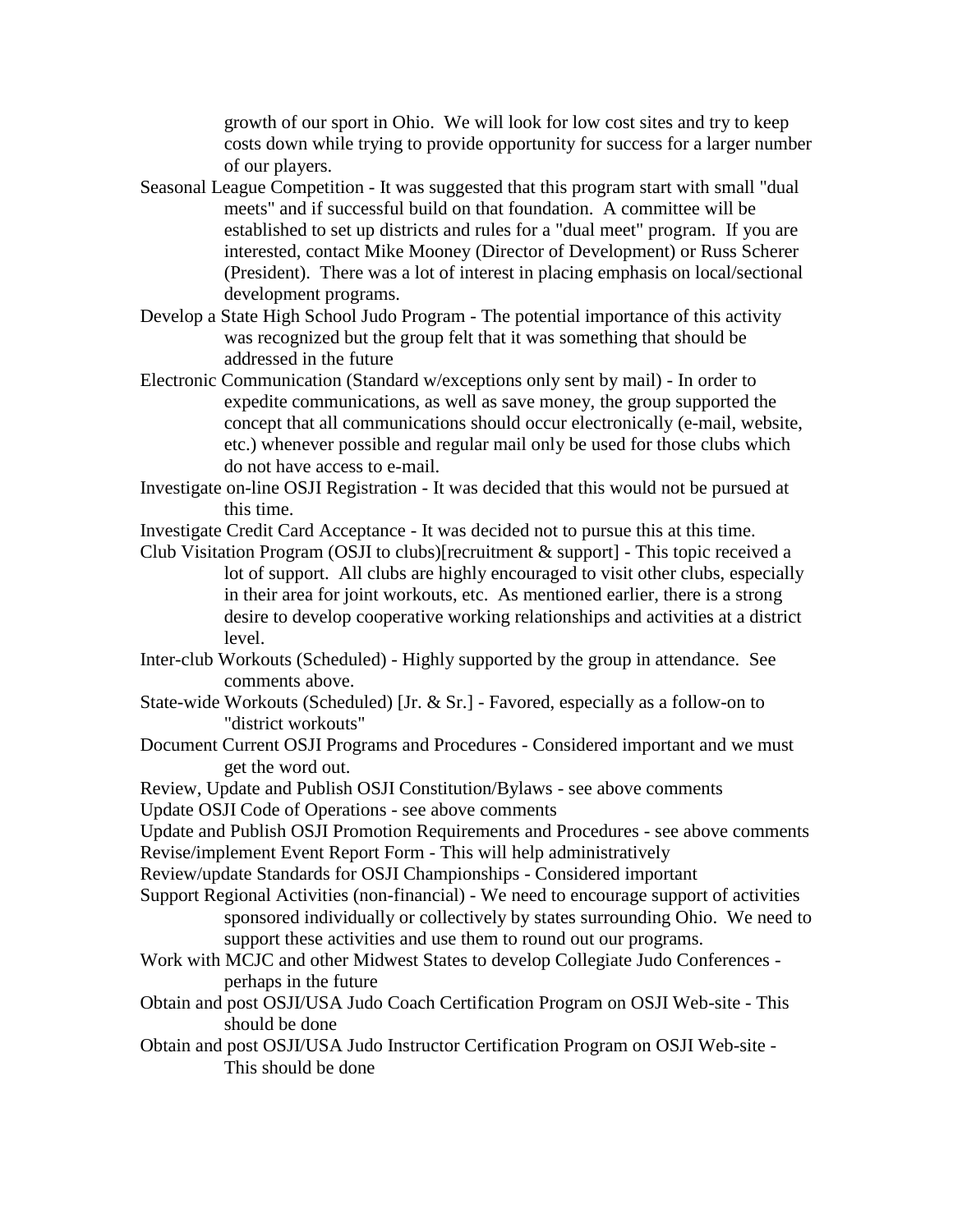- Establish e-mail/web-site sign-up for each Midwest tournament (Referees, Table Officials, Kata Judges, etc.) - Support for this concept was expressed. It will be a "longer term project".
- Communications Presidential Notes (Monthly) Newsletter (Quarterly) put on Web This will help keep everyone informed of our activities and give recognition to those who excell.
- Establish e-mail addresses for all members use for info distribution A good idea that will allow wider distribution of information. Hannah has a start on this project from last year's state championships entry forms. We will try to add email addresses as a standard piece of information requested on all tournament entry forms. Clubs will be encouraged to provide e-mail addresses for each of their club members.
- Have State-wide Judo Social Functions Picnic, Snow Tubing, Canoe Trip, etc. It was suggested to start such activities at the local/district level to see how it works.
- Eliminate Junior Promotion fees No support for this suggestion, however the promotion fee structure will be reviewed by the Promotion Board.
- Adopt new junior promotion system of USA Judo (24 ranks) and reduce promotion fees This will be evaluated in the future
- Host a series of "administrative" seminars include "round table discussions" club development/starting a new club/fundraising/etc. - There was not much support for this activity
- Host a series of "technical" seminars Sports Medicine/Sports Psychology/Conditioning There was not much support for this activity at this time.
- Collect and publish/display OSJI/Ohio Judo History This is a project that may be looked at in the future. It was suggested to contact Bobby Anderson to see what he might offer in this area as a starting point.
- Establish "Ohio Judo Hall of Fame" Possibly in the future
- Add section to OSJI Web Site "Meet Ohio Judoka" This idea received strong support and it was noted that we should follow established procedures prior to publishing this info.
- Provide aggressive follow up to renew all certifications of OSJI members (ref/coach/timers/etc.) Provide timely clinics for recertification. - There was a lot of support for this and it should be pushed by the Director of Standards & Certification.
- Evaluate putting full flyers of all Midwest Events on our Web Site (coordinate with Jim Carmer's site) - A good idea and we should utilize/coordinate with Carmer's site as much as possible.
- Establish special committee to work on Women's Collegiate Judo (coordinate w/Nestor Bustillo) - There is support for such a program and the group felt the best place to start is with the community colleges. A letter from OSJI, a booklet and guide, using Olympians to sell the program, etc. were all suggested to help the program. Joyce Edwards will try to collect information about potential colleges in Ohio that might support such a program, list available instructors and provide a "clearing house" function.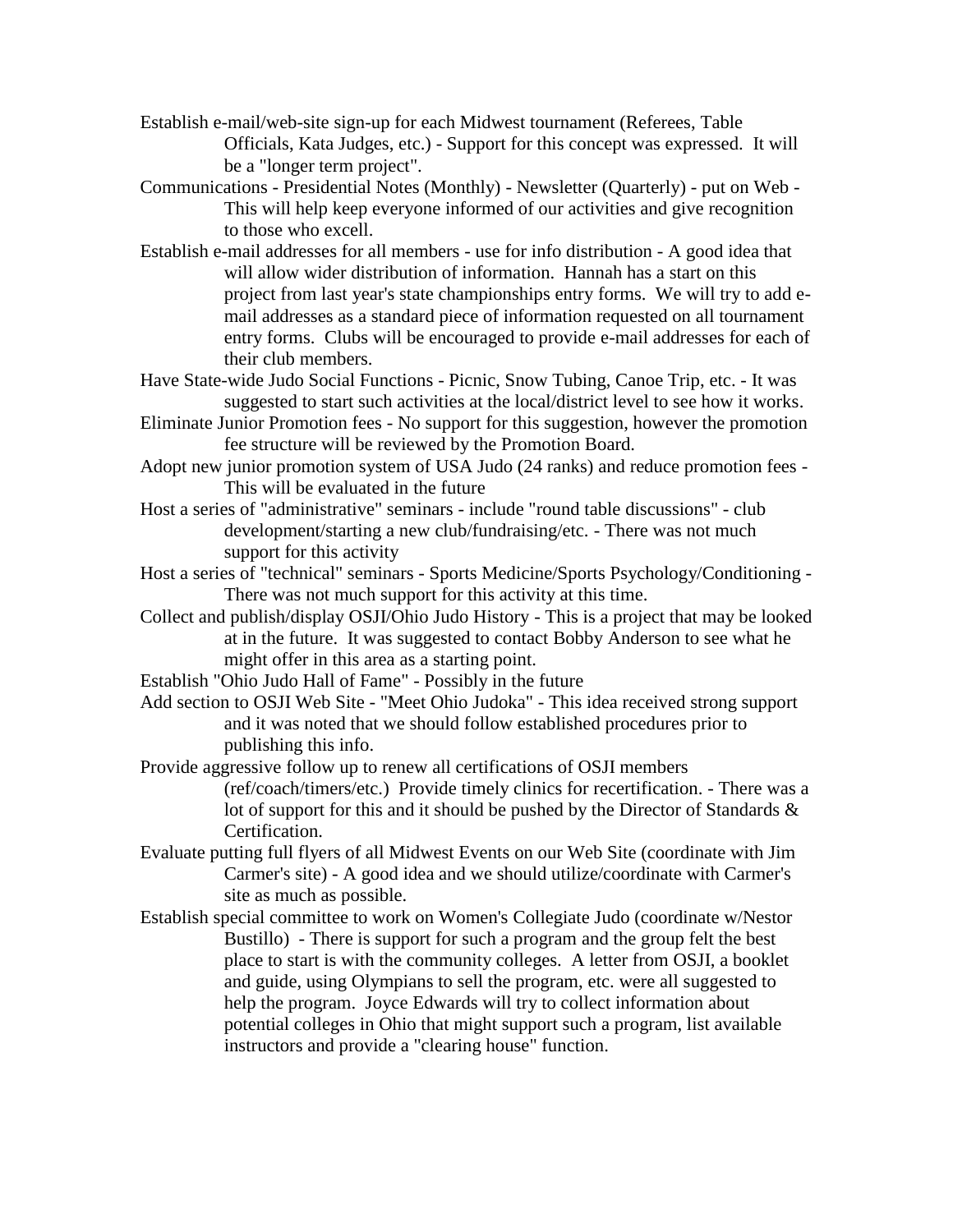## Funds Required

- Travelling Competitive Team This program was stongly supported, with a desire to strengthen and expand the activity level for team members. District and state level training, as well as trips to competitions and clinics, was desired. Funding is always an issue, but as additional funds are generated more team activities will occur.
- Traveling Demo Team (with-in Ohio) There was some support for such a program, but details will have to be worked out before going ahead with the program
- Shirts/warm-ups/jackets/bags/etc for travel teams This was supported in concept and should be incrementally implemented as funds become available. It was suggested that team t-shirts (and later other team athletic clothing) could be given as part of the tournament awards.
- Support State Champs to Nationals (Sr, HS, Collegiate, & JO) This effort should continue and we should look for additional ways to increase the support
- Elite Athlete Fund Training Grants, Specific Event Support This funding was supported and seen as necessary for providing a balanced development program with benefits for Ohio Judoka of all competitive levels.
- Establish Judo Camp Partial Scholarship Fund This concept was supported and should be implemented as funds become available.
- Establish College Scholarship Fund for Ohio Judoka The concept was supported for future development. A funding mechanism needs to be established.
- Buy Electronic Scoreboards This may be something we look at in the future but currently it is considered a low priority
- Stock OSJI Medical Kit for Sanctioned Events This should be supplied by the host of the event and was felt to be very low priority.
- Update/replenish Shiai Equipment Supplies (including Kata requirements) It was felt that this is not required at this time.
- Recognition Awards Program This was felt to be an important program and it should be supported.
- Obtain  $501C(3)$  Appropriate Status This was considered to be a very high priority activity for this year, as it impacts potential fundraising activities. It will be important to apply under the correct category to allow all the desired types of activities for promoting and developing our sport. Education is a key aspect of our goals.
- Administrative phone, postage, web site, supplies, etc. A certain amount of administrative expenses will be required to conduct the business of the OSJI. There is a desire to be efficient and cost effective, minimizing such expenditures whenever possible. One area of increased expenditures was expansion of the OSJI website. Electronic communications should be used whenever possible.
- Partially Support OSJI Reps to Regional/National Meetings This concept was supported with limits to be pre-set in the budget.